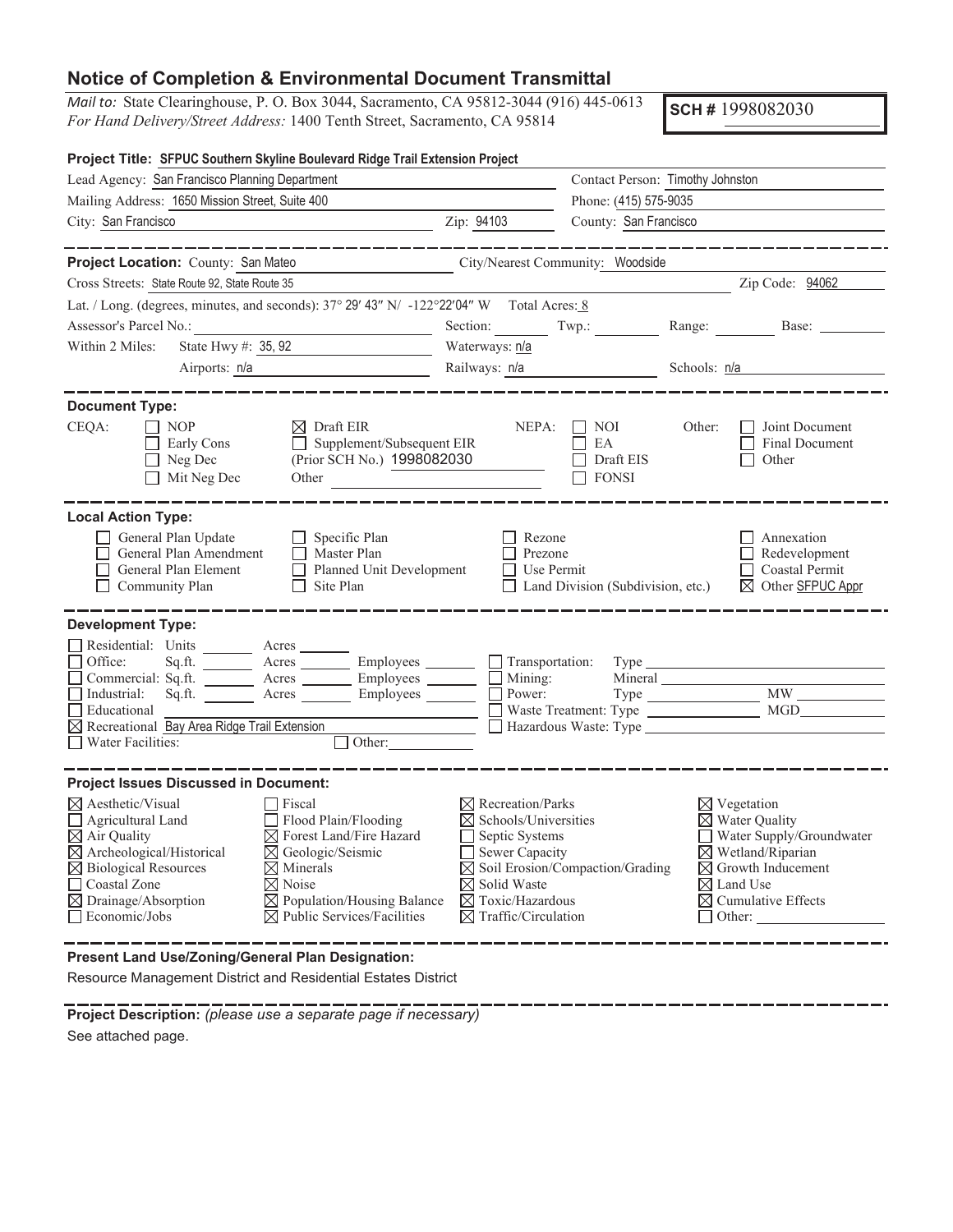## **Reviewing Agencies Checklist**

| Lead Agencies may recommend State Clearinghouse distribution by marking agencies below with and "X".<br>If you have already sent your document to the agency please denote that with an "S". |                                                                        |  |  |
|----------------------------------------------------------------------------------------------------------------------------------------------------------------------------------------------|------------------------------------------------------------------------|--|--|
| Air Resources Board                                                                                                                                                                          | Office of Historic Preservation                                        |  |  |
| Boating & Waterways, Department of                                                                                                                                                           | Office of Public School Construction                                   |  |  |
| California Emergency Management Agency                                                                                                                                                       | Parks & Recreation, Department of                                      |  |  |
| California Highway Patrol                                                                                                                                                                    | Pesticide Regulation, Department of                                    |  |  |
| Caltrans District #4                                                                                                                                                                         | Public Utilities Commission                                            |  |  |
| Caltrans Division of Aeronautics                                                                                                                                                             | Regional WQCB #2                                                       |  |  |
| Caltrans Planning                                                                                                                                                                            | X.<br>Resources Agency                                                 |  |  |
| Central Valley Flood Protection Board                                                                                                                                                        | Resources Recycling and Recovery, Department of                        |  |  |
| Coachella Valley Mountains Conservancy                                                                                                                                                       | S.F. Bay Conservation & Development Commission                         |  |  |
| Coastal Commission                                                                                                                                                                           | San Gabriel & Lower L.A. Rivers and Mtns Conservancy                   |  |  |
| Colorado River Board                                                                                                                                                                         | San Joaquin River Conservancy                                          |  |  |
| Conservation, Department of                                                                                                                                                                  | Santa Monica Mountains Conservancy                                     |  |  |
| Corrections, Department of                                                                                                                                                                   | State Lands Commission                                                 |  |  |
| Delta Protection Commission                                                                                                                                                                  | <b>SWRCB: Clean Water Grants</b>                                       |  |  |
| Education, Department of                                                                                                                                                                     | <b>SWRCB: Water Quality</b>                                            |  |  |
| <b>Energy Commission</b>                                                                                                                                                                     | SWRCB: Water Rights                                                    |  |  |
| X<br>Fish & Wildlife Region $#3$                                                                                                                                                             | Tahoe Regional Planning Agency                                         |  |  |
| Food & Agriculture, Department of                                                                                                                                                            | Toxic Substances Control, Department of                                |  |  |
| $X =$<br>Forestry and Fire Protection, Department of                                                                                                                                         | Water Resources, Department of                                         |  |  |
| General Services, Department of                                                                                                                                                              |                                                                        |  |  |
| Health Services, Department of                                                                                                                                                               |                                                                        |  |  |
| Housing & Community Development                                                                                                                                                              |                                                                        |  |  |
| Native American Heritage Commission<br>Χ                                                                                                                                                     |                                                                        |  |  |
|                                                                                                                                                                                              |                                                                        |  |  |
| Local Public Review Period (to be filled in by lead agency)                                                                                                                                  |                                                                        |  |  |
| Starting Date: Thursday, June 25, 2020                                                                                                                                                       | Ending Date: Monday, August 10, 2020 at 5:00 p.m.                      |  |  |
| Lead Agency (Complete if applicable):                                                                                                                                                        |                                                                        |  |  |
|                                                                                                                                                                                              |                                                                        |  |  |
| Consulting Firm: ESA                                                                                                                                                                         | Applicant: San Francisco Public Utilities Commission, Scott MacPherson |  |  |
| Address: 550 Kearny Street, Suite 800                                                                                                                                                        | Address: 525 Golden Gate Avenue, 6th Floor                             |  |  |
| City/State/Zip: San Francisco, CA 94108                                                                                                                                                      | City/State/Zip: San Francisco, CA 94102                                |  |  |
| Contact: Elijah Davidian                                                                                                                                                                     | Phone: (415) 551-4525                                                  |  |  |
| Phone: (415) 896-5900                                                                                                                                                                        |                                                                        |  |  |
| <b>Signature of Lead Agency Representative:</b>                                                                                                                                              | Date:                                                                  |  |  |

Authority cited: Section 21083, Public Resources Code. Reference: Section 21161, Public Resources Code.

 $\bar{z}$